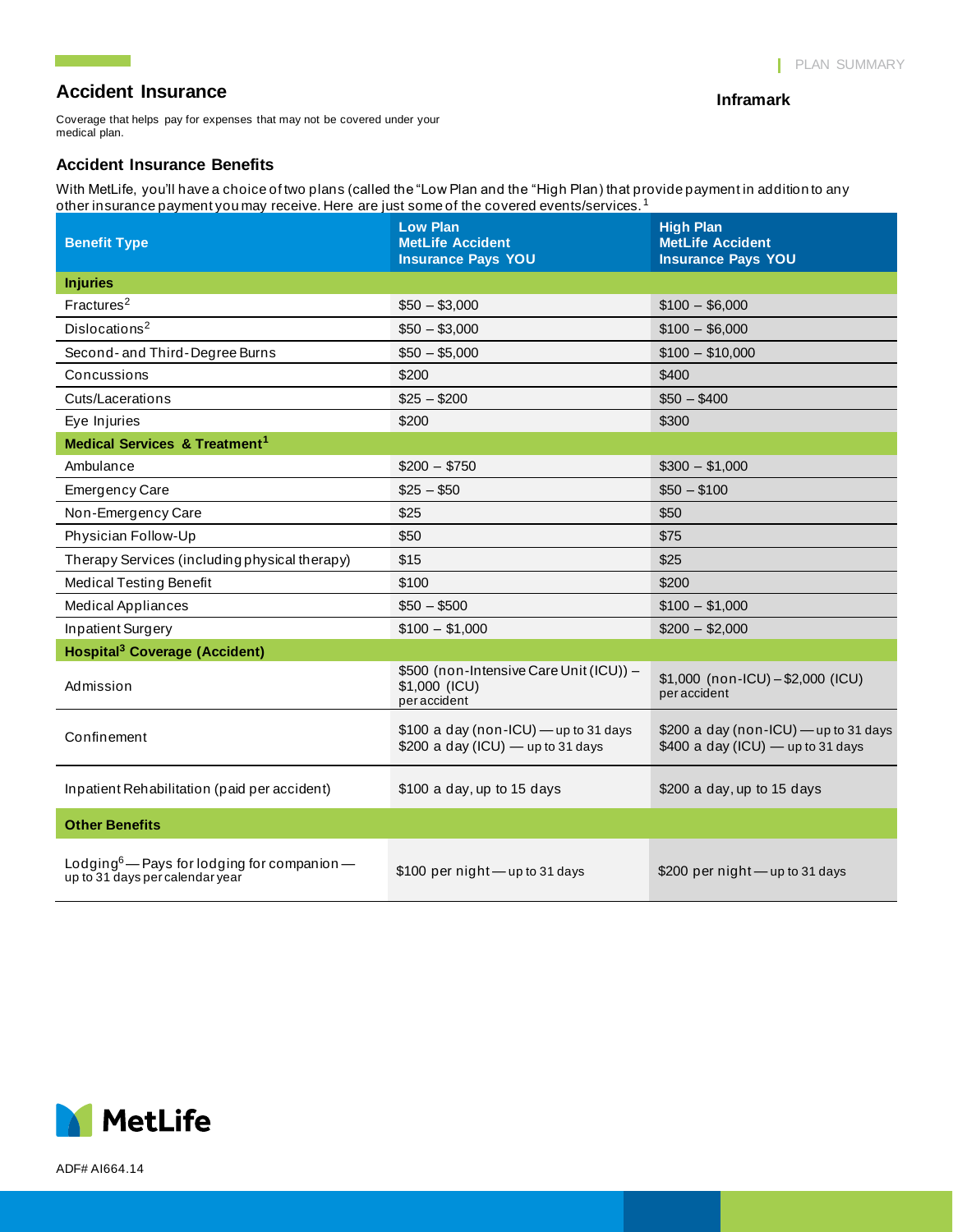## **Accident Insurance**

### **Benefit Payment Example**

Kathy's daughter, Molly, plays soccer on the varsity high school team. During a recent game, she collided with an opposing player, was knocked unconscious, and was taken to the local emergency room (ER) by ambulance for treatment. The ER doctor diagnosed a concussion and a broken tooth. He ordered a Computed Tomography scan to check for facial fractures too, since Molly's face was very swollen. Molly was released to her primary care physician for two follow-up treatments, and her dentist repaired her broken tooth with a crown. Depending on her health insurance, Kathy's out-of-pocket costs could run into hundreds of dollars to cover expenses like insurance copayments and deductibles. MetLife Group Accident Insurance payments can be used to help cover these unexpected costs.

| Covered Event <sup>1</sup>                           | <b>Benefit Amount</b> |
|------------------------------------------------------|-----------------------|
| Ambulance (ground)                                   | \$300                 |
| <b>Emergency Care</b>                                | \$100                 |
| Physician Follow-Up (\$75 x 2)                       | \$150                 |
| <b>Medical Testing</b>                               | \$200                 |
| Concussion                                           | \$400                 |
| Broken Tooth (repaired by crown)                     | \$200                 |
| Benefits paid by<br>MetLife Group Accident Insurance | \$1,350               |

#### **Questions & Answers**

#### **Q. Who is eligible to enroll for this accident coverage?**

- **A. You are eligible to enroll yourself and your eligible family members!<sup>8</sup>** You need to enroll during your Enrollment Period and to be actively at work for your coverage to be effective.
- **Q. How do I pay for my accident coverage?**
- **A. Premiums will be paid through payroll deduction,** so you don't have to worry about writing a check or missing a payment.
- **Q. What happens if my employment status changes? Can I take my coverage with me?**
- **A. Yes, you can take your coverage with you.<sup>9</sup>** You will need to continue to pay your premiums to keep your coverage in force. Your coverage will only end if you stop paying your premium or if your employer offers you similar coverage with a different insurance carrier.
- **Q. Who do I call for assistance?A. Contact a MetLife Customer Service Representative at 1 800- GET-MET8 (1-800- 438-6388), Monday through Friday from 8:00 a.m. to 8:00 p.m., EST. Or visit our website:** *mybenefits.metlife.com***.**